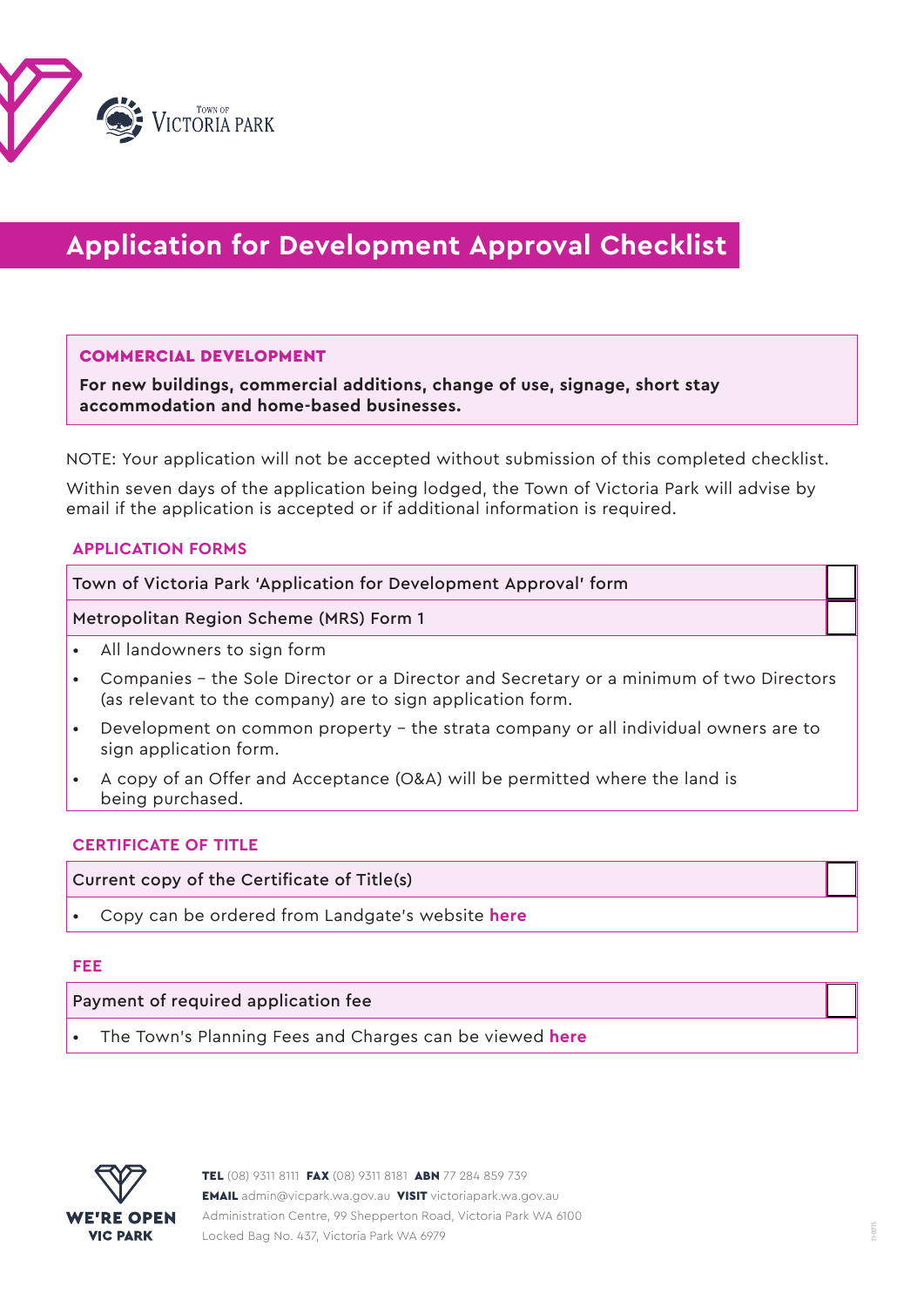## **PLANS**

Site Feature Survey

- Contours at 0.5m intervals extending past property boundaries
- Relevant spot levels; location and finished floor levels of adjoining buildings
- All structures, including buildings and retaining walls
- Existing landscaped area(s)
- Trees on the site
- Show adjacent street verge(s) including street trees and other fixtures (bus stops, power poles, traffic islands etc)
- Location of adjoining buildings

N/A – application is for signage, change of use, home-based business or short stay accommodation, where no external alterations are proposed

# Proposed Site Plan

- Site dimensions, scale bar, north point, lot boundaries and existing contours and levels
- Proposed buildings and existing buildings to be retained on the site
- Structures and trees to be demolished or removed
- Setback distances of buildings from the boundaries of the site
- Finished levels of all proposed buildings, walls, fences, retaining walls and other structures
- Proposed tree and tree growth zone *(refer to Council's Local Planning Policy 39 Tree Planting and Retention)*
- Proposed landscaping
- Location and dimensions of driveways, crossovers, pedestrian accessways and parking spaces
- Size, location and capacity of soakwells or other measures for on-site stormwater retention *(refer to the Town's 'Onsite Stormwater Drainage' fact sheet, available from the Town's website)*
- Proposed finished ground levels over the site
- Location, height (relative to natural ground level) and length of all existing and proposed retaining walls
- Location of any proposed signage
- Plot ratio calculation

# Proposed Floor Plans

- Show the lot boundaries
- Indicate the nature of each area (i.e. Office, Storage, Café Dining Area)
- Location of external doors and windows
- Dot the extent of roof line and eaves
- The line of any upper floors clearly indicated over the lower floor plan

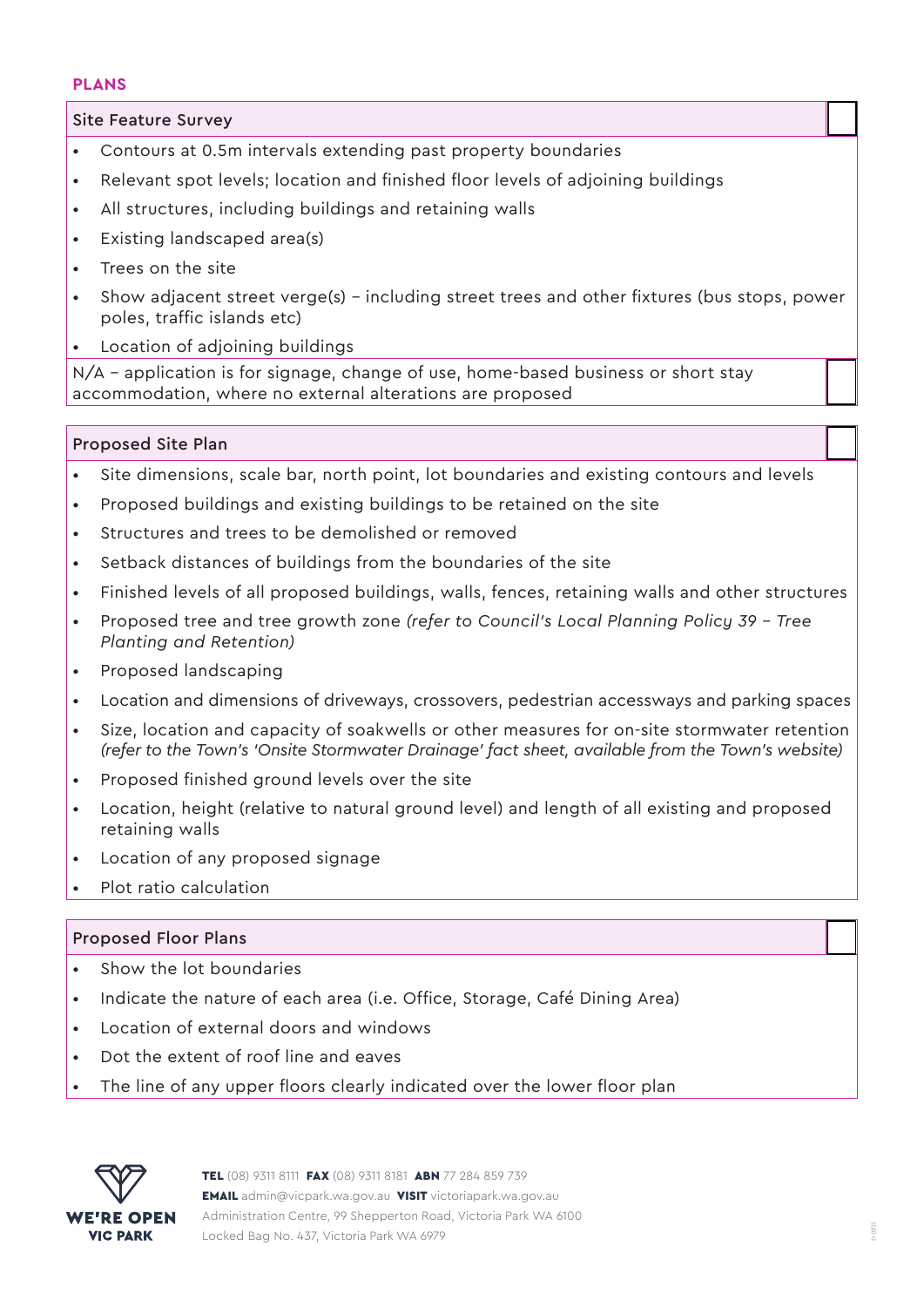# Proposed Elevation Plans

- Existing natural ground levels, wall heights and roof heights
- Proposed finished floor levels and ground levels
- Location of openings and if openings are clear glass or obscure and fixed glass
- The external appearance of the building
- The external appearance and height of any proposed fencing forward of the building line

N/A – application is for signage, change of use or short stay accommodation, where no external alterations are proposed

# Overshadowing Diagram

• Show shadow-cast to adjoining properties, as at midday 21 June

N/A - application is for single storey development, signage, change of use, home-based business or short stay accommodation, where no external alterations are proposed

# **SUPPORTING INFORMATION**

# Justification letter or planning report

- A letter or report indicating:
	- the proposed variation(s) to the Town of Victoria Park Town Planning Scheme No.1 and/or Council's Local Planning Policies
	- why a variation is proposed
	- how the corresponding design principle(s) have been satisfied

N/A – no variations proposed to planning framework\*

\* Please check if development is exempt from development approval

For more information please refer to 'Council's Local Planning Policy – Exemptions from Development Approval' or call Duty Planner on (08) 9311 8111

# Written description of business

- A letter indicating:
	- description of business activities
	- number of staff
	- maximum number of customers or patrons, at a given time
	- operating hours
	- net lettable area
	- description of machinery used
	- the nature and frequency of deliveries
	- outline waste disposal method(s)